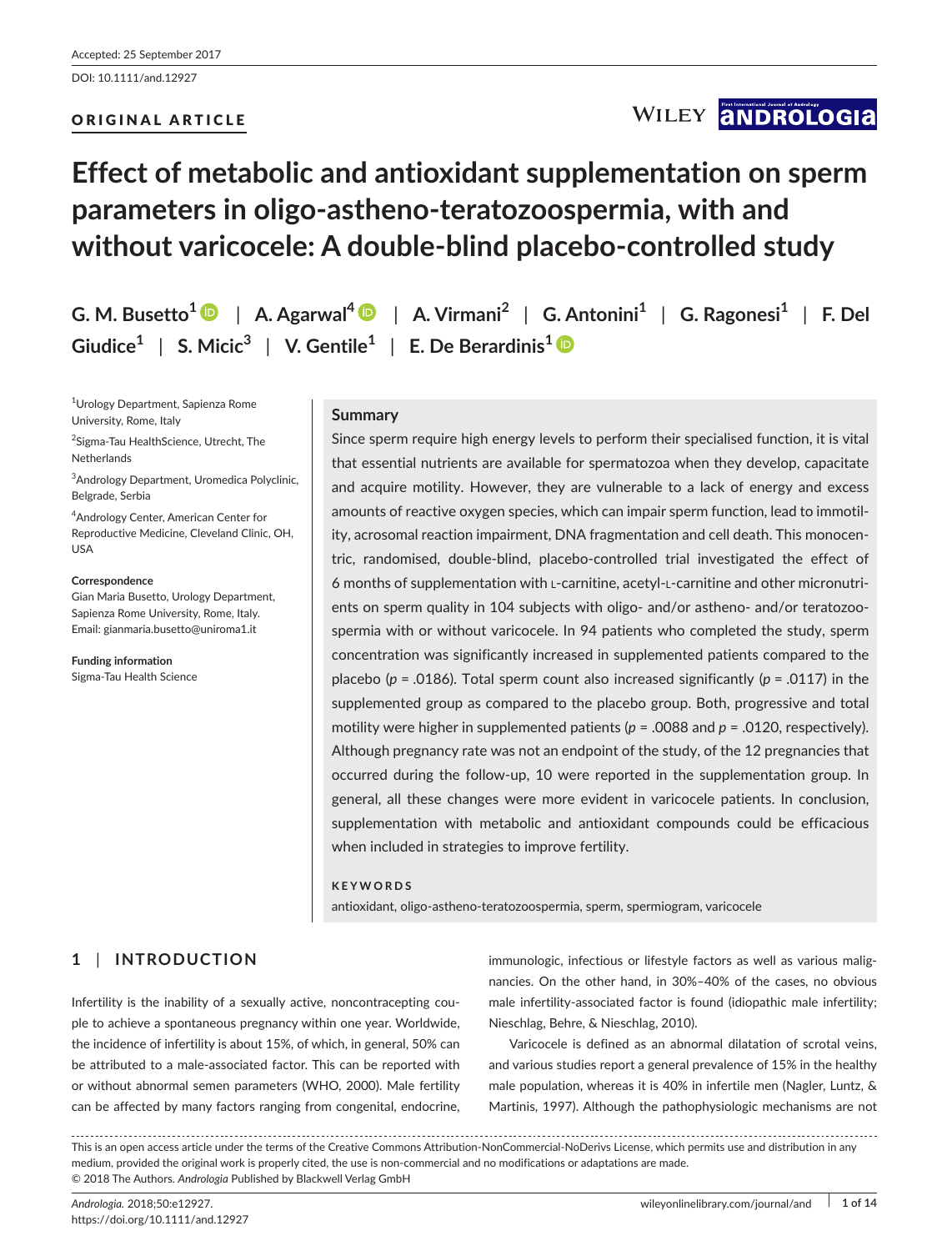**2 of 14 WILEY 2 NDROLOGIA** BUSETTO ET AL.

yet completely known, varicocele has adverse effects on spermatogenesis and, to date, is considered as most common among the known causes of male infertility (Practice Committee of American Society for Reproductive Medicine and the Society for Male Reproduction and Urology, 2014).

Since sperm functions such as capacitation and motility are all highly energy-dependent (Talwar & Hayatnagarkar, 2015), spermatozoa have very high energy requirements. Many factors that negatively affect semen quality act through decreasing energy availability by mitochondrial dysfunction (Amaral, Lourenço, Marques, & Ramalho-Santos, 2013). Spermatozoa are also vulnerable to reactive oxygen species (ROS) because their plasma membranes and cytoplasm are rich in polyunsaturated fatty acids (Agarwal et al., 2014). In particular, elevated ROS exposure leads to membrane damage, membrane instability and functional alterations causing cell death (Agarwal et al., 2014). Latest evidence demonstrates an association between high ROS levels and increased mitochondrial DNA (mtDNA) copy number with decreased mtDNA integrity (Bonanno et al., 2016). Oxidative stress (OS) occurs when there is an imbalance between oxidants and antioxidants (Agarwal, Hamada, & Esteves, 2012). However, for normal sperm cell function including chromatin compaction in maturing spermatozoa during epididymal transit, a delicate redox balance between reduction and oxidation is required (Wright, Milne, & Leeson, 2014). In general, an oxidative milieu may lead to cellular degeneration by apoptosis or necrosis, and a reducing milieu could favour cell survival (Durackova, 2014). Thus, a therapeutic strategy would need to use supplements to increase sperm energy metabolism, minimise free radical damage to sperm and improve the cellular processes connected with the formation and maturation of sperm.

L-Carnitine and acetyl-L-carnitine play an important role in spermatozoa energy metabolism (Agarwal & Said, 2004; Zhou, Liu, & Zhai, 2007). Many clinical studies have shown that oral administration to asthenozoospermic subjects increases the percentage of mobile spermatozoa, progressive rapid motility, average speed and linearity of sperm motility (Balercia et al., 2005; Lenzi et al., 2004). Selenium is an essential component of several major metabolic pathways: antioxidant defence systems, thyroid hormone metabolism and immune function (Brown & Arthur, 2001). Coenzyme Q10 (CoQ10) is concentrated in the mitochondria located in the midpiece of sperm, and the levels of this compound show a significant correlation with sperm count and motility. Furthermore, CoQ10 may be deficient in varicocele leading to higher sensitivity to oxidative damage (Balercia et al., 2004). Fructose, citric acid, vitamin C, vitamin B12 and zinc are related to increased damage to the sperm genetic material, synthesis of coenzymes, metabolism and energy production (Chia, Ong, Chua, Ho, & Tay, 2000; Dawson, Harris, Teter, & Powell, 1992; Moslemi & Tavanbakhsh, 2011).

Thus, the objective of this trial was to evaluate sperm quality after supplementation of oligo- and/or astheno- and or teratozoospermic subjects with or without varicocele with selected naturally occurring antioxidative compounds in a randomised, double-blind, placebo-controlled setting.

### **2** | **MATERIALS AND METHODS**

Between December 2014 and June 2015, 104 infertile patients with oligo- and/or astheno- and/or teratozoospermia with an average age of 32.5 years (range 18–48) were enrolled in this single-centre, randomised, double-blind, placebo-controlled trial to determine the effect of antioxidant supplementation on semen quality. All participants were enrolled from our Andrology Clinic at the Department of Gynecological-Obstetric Sciences and Urological Sciences, "Sapienza" Rome University. The block randomisation method was used to randomise subjects into groups resulting in equal sample sizes to ensure a balance across the groups over time. At the commencement of the study, 52 patients with varicocele grade I-III (confirmed with Doppler ultrasound) and 52 patients without varicocele were divided into two groups each consisting of the supplementation and a placebo subgroup. Ten patients dropped out from the study leaving 45 patients with varicocele and 49 without varicocele.

The supplementation formulation (Proxeed Plus from Sigma-Tau HealthScience, Utrecht, the Netherlands) consisted of 1,000 mg L-carnitine, 725 mg fumarate, 500 mg acetyl-L-carnitine, 1,000 mg fructose, 20 mg CoQ10, 90 mg vitamin C, 10 mg zinc, 200 μg folic acid and 1.5 μg vitamin B12. The placebo was provided from the same company and was made with excipients (sucrose, silica (anti-caking), lemon flavour, acesulfame K (E950) sweetener) of the supplementation without the active compounds.

Subjects received supplements or placebo (two sachets daily for 6 months) according to the randomisation schedule (nQuery Advisor nTerim 2.0 (2012) program) and were instructed of the method of use. One evaluation of a spermiogram was carried out at the beginning of the treatment (V1) to examine semen parameters in each patient. At the end of the 6-month treatment (V2), a consecutive semen sample was collected. Together with the semen analyses, before and after the treatment, we collected demographic data (age, weight, height), physical examination, blood pressure, medical history and intake of previous/concomitant therapies.

Semen samples were collected after 3–5 days of sexual abstinence. Ejaculate volume, total sperm count, total and progressive motility, as well as normal sperm morphology were evaluated according to WHO guidelines (2010; 5th edition guidelines).

Subjects included in our trial were men between 18 and 50 years of age with oligo-, astheno- and/or teratozoospermia, with or without varicocele, and having a history of infertility for more than 12 months. The varicocele patients were not surgically treated before and during the treatment. Patients without varicocele were suffering from idiopathic male infertility, and no other previous history of diseases affecting fertility. Every patient underwent a complete check-up to exclude any other cause of infertility (history, examination, complete ultrasound and Doppler, hormones and genetic tests) with no difference between varicocele and nonvaricocele patients. Fertile female partners were required with regular menstrual cycles, age <40 and couples not looking for fertility-related procedures such as *in vitro* fertilization (IVF) or artificial insemination (AI), or intracytoplasmic sperm injection (ICSI) for the next 90 days.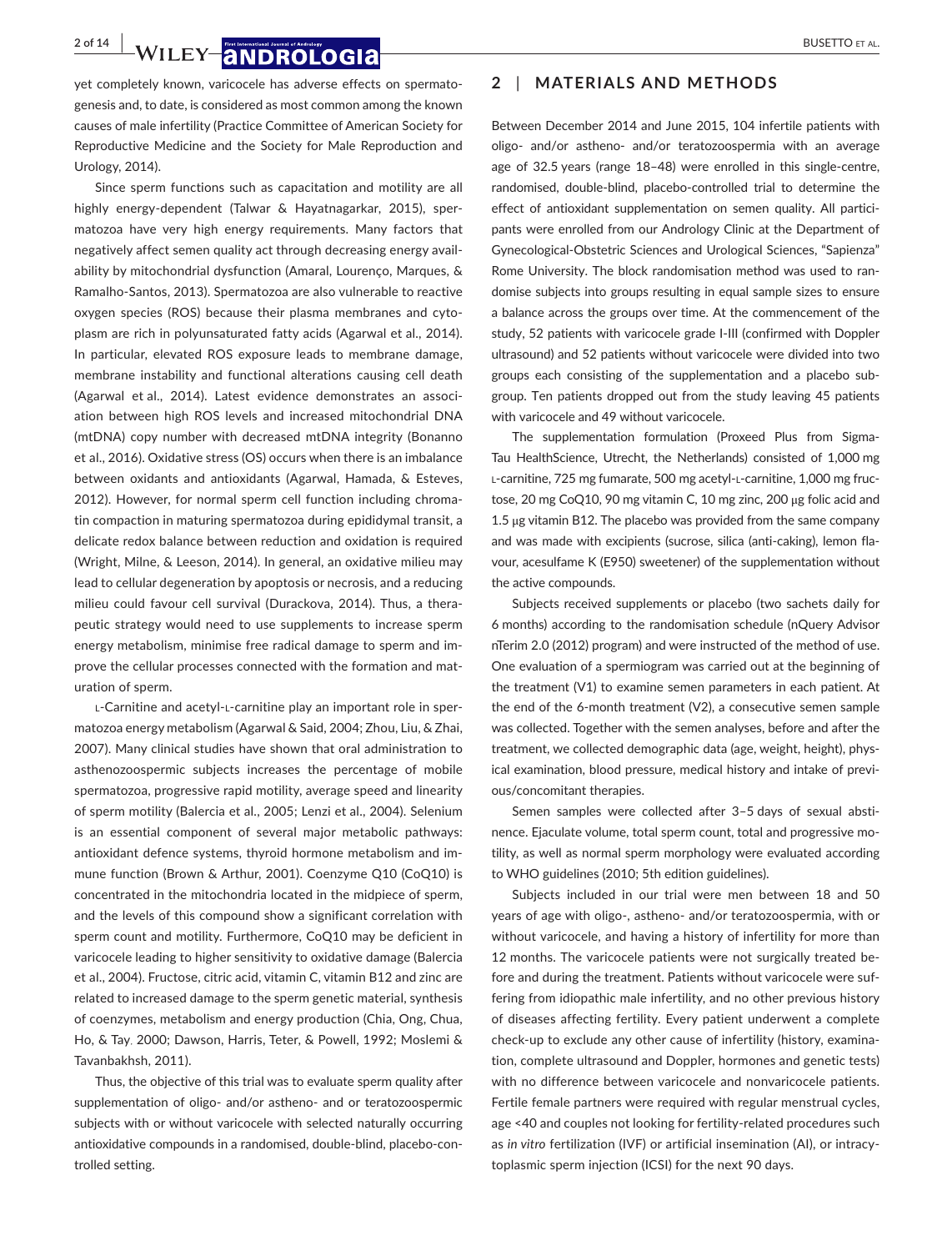Subjects with known hypersensitivity to any of the treatment compounds, history of undescended testes or cancer, endocrine disorders, history of post-pubertal mumps, genitourinary surgery, obstructive azoospermia or obstructive pathology of the urogenital system, autoimmune disease, cystic fibrosis, history of taking any therapy affecting fertility within last 3 months, excessive consumption of alcohol or regular use of illicit or "recreational" drugs, positive serology for HIV, subjects following any special diet, any condition which in the opinion of the investigator might put the subject at risk by participating in this study and subjects involved in any other clinical trials were excluded from the trial. Endpoints of the study were sperm concentration, semen volume, total sperm count, total motility, progressive motility and percentage of normal sperm morphology.

The Ethical Committee of the Department of Gynecological-Obstetric Sciences and Urological Sciences, "Sapienza" Rome University, approved the study protocol (Institute Ethical Approval Number PXP-001A). The study was conducted in line with European Urology and Good Clinical Practice guidelines, with ethical principles laid down in the latest version of the Declaration of Helsinki. Every patient signed an informed consent to participate in the study.

## **2.1** | **Sample size**

Planning to carry out the analysis of covariance in a factorial design with two groups (Proxeed or Placebo, with and without varicocele), defined  $f = \sigma m/\sigma = 0.25$ , a correlation coefficient ( $R^2$ ) between the baseline and final equal to 0.50, an  $\alpha$  = .05 (significance) and  $\beta$  = .20 (power of 80%), made it necessary that at least 88 patients equally distributed in 22 units for each subgroup had to be enrolled. However, in anticipation of having about 15% of dropout, 104 patients (52 per arm) were enrolled.

## **2.2** | **Statistical analysis**

All continuous variables have been reported as mean, median, standard deviations, minimum and maximum values. Discrete and nominal variables have been reported as frequency and percentage in contingency tables. The basal homogeneity of groups has been tested, on the continuous variables, by the analysis of variance (ANOVA) with two levels (drug and varicocele). The Shapiro–Wilk test was adopted for checking the normal distribution of the data. In the present analysis, no discrete variables were considered for testing the homogeneity of groups.

All the study endpoints considered in the present analysis were evaluated, on the complete sample, by the analysis of covariance for a model with two classification levels. The independent variable was the value detected at the baseline visit, while the dependent variable was the value detected at the end of treatment. The Wilcoxon rank-sum test was adopted for comparing the two groups at baseline, while the Wilcoxon signed rank test was used in the comparisons before/after by group. A "Responder," was defined as, a patient whose parameters improved in comparison to the values before the treatment at the

## **BUSETTO ET AL. 3 of 14**<br>**and Rologia** Willey 36114

final visit. A responder analysis was also carried out. The Chi-squared test was adopted for detecting possible differences between the two treatment groups. All the above analyses (apart from the ANCOVA) were repeated for the comparison of the two groups separately by the presence of varicocele. Considering the low power, due to the small size, the responses of the tests presented separately for the presence of the varicocele have to be evaluated accordingly. SAS<sup>®</sup> Vers. 9.4 was used for performing all the analyses.

## **3** | **RESULTS**

In total, 94 (of 104) patients completed the study. Table 1 summarises demographic and baseline characteristics of the population by treatment group. The results of the homogeneity tests show that the two groups were well-balanced. The descriptive analyses show that at baseline, all sperm parameters in patients suffering from varicocele were lower when compared to the non-varicocele group.

Adverse events (Table 2) that did not lead to stop the therapy, occurred only in the treatment group. All events were not serious: four patients had nausea and three vertigo or headache.

The results of the inferential analyses of the semen parameters are presented in Table 3. As for the ANCOVA, the *p*-values refer to the intention-to-treat population (ITT). The last observation carried forward (LOCF) method was used for replacing the missing data. The analyses are also presented for varicocele patients (Table 4) and non-varicocele patients (Table 5). The Wilcoxon rank-sum test was adopted for calculating the *p*-values. In analyzing the comparisons before/after in the placebo group, a significant difference in some parameters was observed. Therefore, the results of all the tests were also included in both the tables and the text. The responder analysis for all the parameters was carried out for all the groups and included in Table 6.

## **3.1** | **Sperm concentration**

The overall results for the sperm concentration in all subjects are summarised in Table 3. In the placebo group, sperm concentration was  $41.4 \pm 17.9 \times 10^6$ /ml at baseline and  $43.7 \pm 13.6 \times 10^6$ / ml at the final visit. In the supplemented group, sperm concentration was  $40.8 \pm 18.2 \times 10^6$ /ml at baseline and  $51.4 \pm 13.9 \times 10^6$ /ml at final visit. While for the placebo group no change was observed (*p* = .5244), the increase in sperm concentration for the treatment group was significant (*p* = .0026). Before the treatment, the sperm concentration in the placebo group did not differ from that in the treatment group ( $p = 0.8453$ ). At the end of the trial, the difference between both groups was significant (*p* = .0186) in favour of the supplemented group.

In varicocele patients (Table 4), the mean sperm concentrations in the placebo group was  $38.7 \pm 18.1 \times 10^{6}$ /ml at baseline and  $39.9 \pm 17.2 \times 10^6$ /ml at the final visit ( $p = .7572$ ). In the supplemented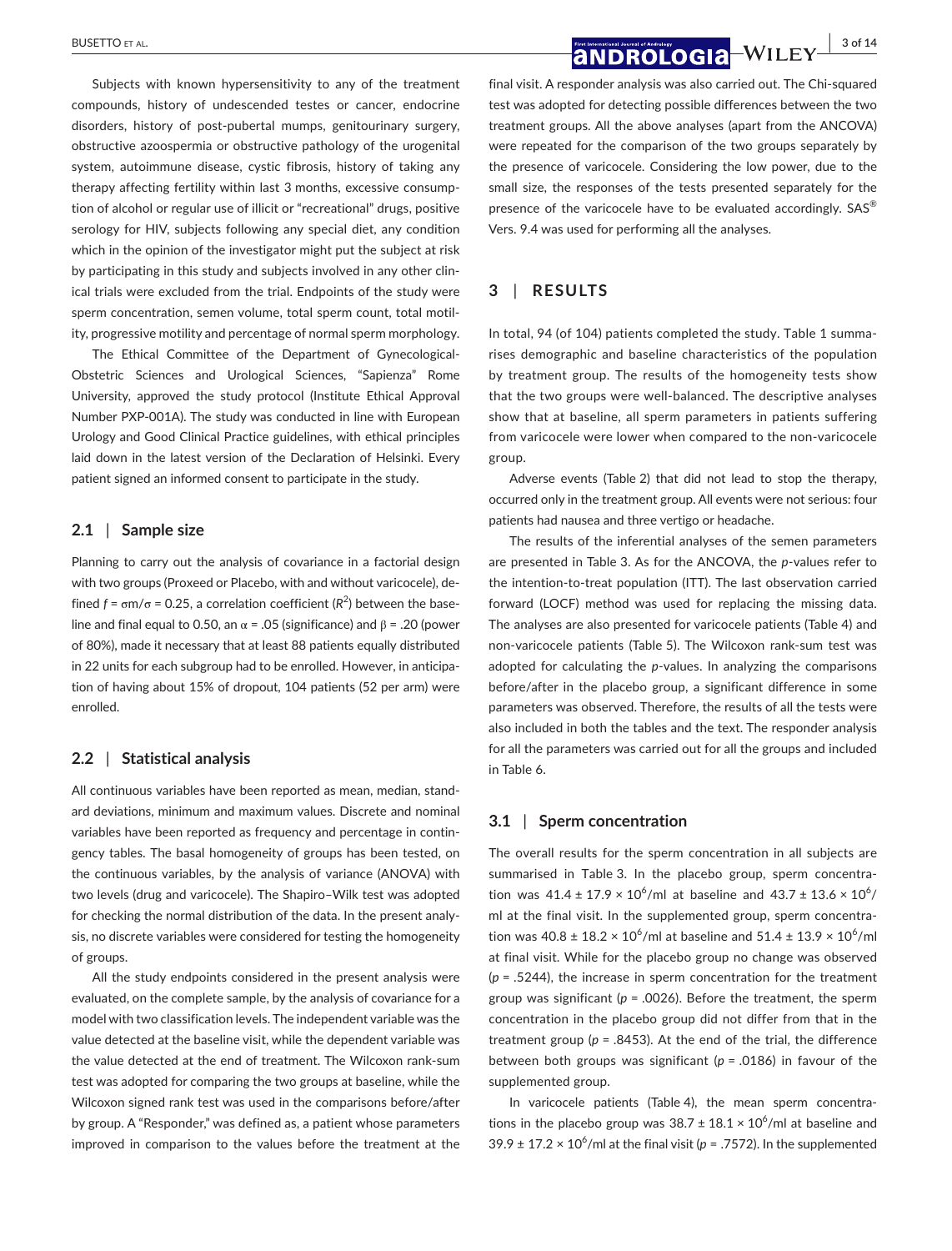| Parameter   | <b>Statistics</b>     | Placebo        | Supplemented   | <b>Total</b>          |
|-------------|-----------------------|----------------|----------------|-----------------------|
| Age (years) | N                     | 52             | 52             | 104                   |
|             | Missing               | 0              | 0              | 0                     |
|             | Mean                  | 32.5           | 32.5           | $32.5 (p = .9792)$    |
|             | Std. Deviation        | 6.7            | 6.7            | 6.7                   |
|             | Median                | 33.0           | 32.0           | 32.3                  |
|             | Range                 | $19.0 - 48.6$  | $18.8 - 48.4$  | $18.8 - 48.6$         |
| Height (cm) | $\overline{N}$        | 52             | 52             | 104                   |
|             | Missing               | $\overline{0}$ | $\Omega$       | $\Omega$              |
|             | Mean                  | 178.6          | 177.2          | $177.9(p = .2487)$    |
|             | <b>Std. Deviation</b> | 6.0            | 6.0            | 6.0                   |
|             | Median                | 180.0          | 177.0          | 178.0                 |
|             | Range                 | 168.0-190.0    | 163.0-192.0    | 163.0-192.0           |
| Weight (kg) | N                     | 52             | 52             | 104                   |
|             | Missing               | 0              | 0              | 0                     |
|             | Mean                  | 76.4           | 75.1           | 75.8 ( $p = .4242$ )  |
|             | Std. Deviation        | 8.7            | 7.7            | 8.2                   |
|             | Median                | 75.0           | 75.0           | 75.0                  |
|             | Range                 | $62.0 - 94.0$  | $62.0 - 93.0$  | $62.0 - 94.0$         |
| HR(b/min)   | $\overline{N}$        | 52             | 52             | 104                   |
|             | Missing               | $\overline{O}$ | $\overline{0}$ | $\Omega$              |
|             | Mean                  | 70.8           | 70.4           | 70.6 ( $p = .6295$ )  |
|             | Std. Deviation        | 4.5            | 3.5            | 4.0                   |
|             | Median                | 70.0           | 70.0           | 70.0                  |
|             | Range                 | $60 - 80$      | $60 - 78$      | $60 - 80$             |
| SBP (mmHg)  | N                     | 52             | 52             | 104                   |
|             | Missing               | 0              | $\mathbf 0$    | $\mathbf 0$           |
|             | Mean                  | 119.4          | 117.2          | 118.3 ( $p = .0961$ ) |
|             | Std. Deviation        | 7.3            | 6.3            | 6.9                   |
|             | Median                | 120.0          | 120.0          | 120.0                 |
|             | Range                 | $100 - 130$    | 110-130        | $100 - 130$           |
| DBP (mmHg)  | ${\sf N}$             | 52             | 52             | 104                   |
|             | Missing               | $\Omega$       | $\Omega$       | $\Omega$              |
|             | Mean                  | 72.4           | 73.2           | 72.8 ( $p = .4707$ )  |
|             | Std. Deviation        | 5.8            | 5.5            | 5.7                   |
|             | Median                | 70.0           | 70.0           | 70.0                  |
|             | Range                 | $60 - 90$      | $60 - 85$      | $60 - 90$             |

Results from ANOVA with two levels (drug and varicocele).

group, sperm concentration significantly (*p* = .0403) increased from 38.5 ± 19.0  $\times$  10<sup>6</sup>/ml at baseline to 50.2 ± 17.9  $\times$  10<sup>6</sup>/ml at the final visit. Before the treatment, the placebo and treatment groups showed no difference (*p* = .9708). The comparison of the changes from baseline baseline between the two groups showed nonsignificant difference (*p* = .1391) in favour of the supplemented group.

The results of sperm concentration at baseline in non-varicocele patients (Table 5) in the placebo group were  $44.1 \pm 17.5 \times 10^6/$ ml and  $47.2 \pm 7.8 \times 10^6$ /ml at the final visit ( $p = .5318$ ). In the supplemented group a mean sperm concentration of  $43.2 \pm 17.3 \times 10^6$ /ml was found at baseline and of  $52.5 \pm 9.4 \times 10^6$ / ml at the final visit (*p* = .0354). Before the treatment, the placebo and treatment groups showed no difference (*p* = .8048). The comparison of the changes from baseline between the two groups showed no difference (*p* = .2460) in favour of the supplemented group.

The responder analysis (Table 6) showed that 73.3% of supplemented patients versus 51.0% of the patients in the placebo group increased from baseline (*p* = .0262).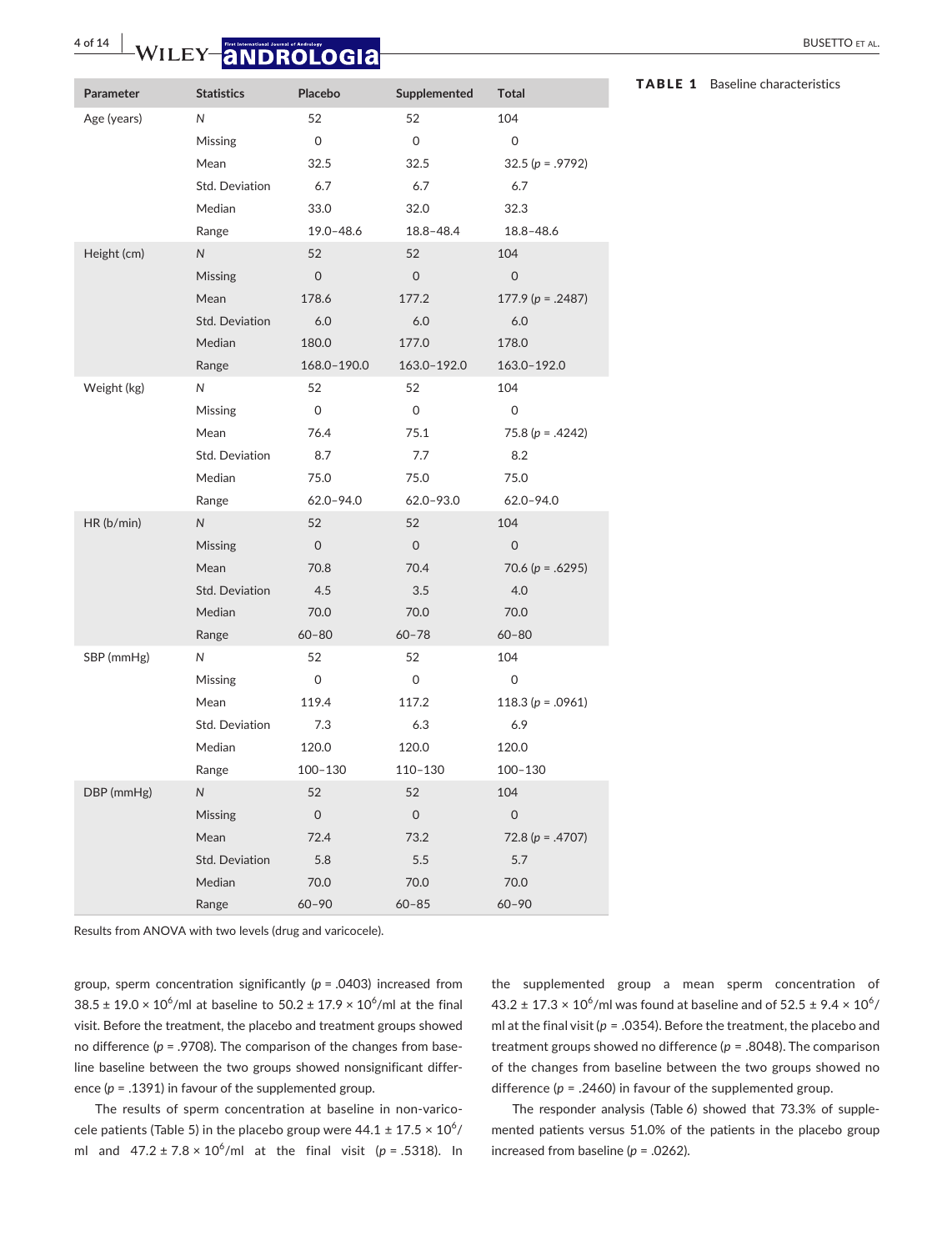### TABLE 2 Listing of adverse events

 **BUSETTO ET AL. 5 of 14**<br>**ANDROLOGIA** WILEY 5 of 14

| <b>Treatment group</b> | Id. no. | Age | Description (PT term)             | <b>Seriousness</b> | Relationship | <b>Action taken</b> |
|------------------------|---------|-----|-----------------------------------|--------------------|--------------|---------------------|
| Supplemented           | 36      | 32  | Nausea                            | Not serious        | Probable     | None                |
|                        |         |     | Gastro-oesophageal reflux disease | Not serious        | Probable     | None                |
|                        | 67      | 27  | Nausea                            | Not serious        | Possible     | None                |
|                        |         |     | Vertigo                           | Not serious        | Possible     | None                |
|                        | 68      | 21  | Headache                          | Not serious        | Possible     | None                |
|                        |         |     | Nausea                            | Not serious        | Possible     | None                |
|                        | 85      | 28  | Headache                          | Not serious        | Possible     | None                |
|                        |         |     | Nausea                            | Not serious        | Possible     | None                |

## **3.2** | **Semen volume**

Overall results for the semen volume are summarised in Table 3. While the mean semen volume in the placebo group was  $3.0 \pm 1.0$  ml at baseline, it was  $2.9 \pm 1.0$  ml at the final visit. In the supplemented group,  $3.1 \pm 1.2$  ml were ejaculated at baseline and  $3.2 \pm 0.9$  ml at the final visit. In both groups, placebo and treatment group, no changes (*p* = .6787) and (*p* = .6271) were observed. There were also no differences for the comparison between the two groups at baseline (*p* = .7499) and at the final visit (*p* = .1313).

In varicocele patients (Table 4), the mean semen volume at baseline in the placebo group was  $2.7 \pm 0.7$  ml and  $2.4 \pm 1.1$  ml after the treatment. In the treatment group, semen volume was  $2.9 \pm 1.2$  ml at baseline and  $3.2 \pm 1.2$  ml at the final visit. No difference before/ after was observed in both the placebo (*p* = .2250) and the supplemented group (p = .3632). Comparing the two groups at baseline (*p* = .8761) and at the end of the study showed also no difference (*p* = .1273).

As for non-varicocele patients (Table 5), the semen volume in the placebo group was  $3.2 \pm 1.1$  ml before and  $3.3 \pm 0.8$  ml after the treatment. In the supplemented group it was  $3.4 \pm 1.2$  ml at baseline and  $3.3 \pm 0.6$  ml at the final visit. Furthermore, for non-varicocele patients, no difference before/after was observed in both the placebo group ( $p = .7711$ ) and the supplemented group ( $p = .8753$ ). The data at baseline (*p* = .6144) and at the end of the study (*p* = .5026) also did not differ.

The responder analysis (Table 6) did not show a difference between the two groups; 48.9% of supplemented patients versus 46.9% in the placebo group were considered as responders at final visit (*p* = .8500).

### **3.3** | **Total sperm count**

The overall results for the total sperm count in all subjects are summarised in Table 3. In the placebo group,  $113.1 \pm 37.4 \times 10^6$ at baseline and 127.8  $\pm$  61.4  $\times$  10 $^6$  at the final visit, while the total sperm count in the supplemented group, was  $114.2 \pm 37.8 \times 10^6$  at baseline and  $163.5 \pm 64.3 \times 10^6$  at the final visit. While for the placebo group no change was observed (*p* = .2030), the increase in the supplemented group was highly significant (*p* < .0001). In contrast,

no difference (*p* = .8658) was observed between the two groups at baseline. At the end of the study, the two groups differed in favour of the supplemented group as was confirmed by the inferential analysis with *p* = .0117.

In the varicocele group (Table 4), total sperm count in the placebo was  $100.5 \pm 41.9 \times 10^6$  at baseline and  $102.4 \pm 77.2 \times 10^6$  at the final visit (*p* = .5749). The supplemented group had a sperm concentration of  $96.3 \pm 36.1 \times 10^6$  at baseline and of  $158.8 \pm 90.1 \times 10^6$  at the final visit ( $p = .0009$ ). While both groups did not differ at baseline  $(p = .8764)$ , the values in the supplemented group were significantly higher at the final visit (*p* = .0066).

In non-varicocele patients (Table 5), the total sperm count for the group was  $125.6 \pm 27.7 \times 10^6$  at baseline and  $152.1 \pm 23.9 \times 10^6$  after the treatment ( $p = .0022$ ) and increased significantly ( $p = .0005$ ), from 132.0 ± 30.9  $\times$  10<sup>6</sup> at baseline to 167.6 ± 28.5  $\times$  10<sup>6</sup> at final visit in the supplemented groups. No significant difference between the two groups was observed at baseline (*p* = .4259) and final visit (*p* = .2460).

The responder analysis (Table 6) showed that 82.2% of supplemented patients versus 55.1% in the placebo group increased from baseline (*p* = .0048).

## **3.4** | **Progressive motility**

For the progressive motility, the overall results are summarised in Table 3. In the placebo group, progressive motility was  $23.0 \pm 7.8\%$ at baseline and 24.5 ± 7.2% at the final visit (*p* = .1567), while it was 23.4 ± 6.1% and 28.6 ± 8.2% at baseline final visit (*p* = .0012). The two groups did not differ (*p* = .6701), before the treatment. However, at the end of the study, a significant (*p* = .0088) difference in favour of the supplemented group was observed.

In varicocele patients (Table 4), progressive motility was  $21.8 \pm 6.2\%$  at baseline and 23.6  $\pm$  6.8% at the final visit in the placebo group (*p* = .1570) while it was 23.1 ± 5.2% and 27.4 ± 7.2%, respectively visit in the treated group (*p* = .0149). No difference between the two groups was observed at baseline (*p* = .3096) and at study end (*p* = .1686).

In the non-varicocele group (Table 5), progressive motility was 24.2  $\pm$  9.1% before and 25.4  $\pm$  7.7% after treatment in the placebo arm (*p* = .4866) and 23.7 ± 7.0% at baseline and 29.6 ± 9.0% at the final visit in the treatment arm  $(p = .0311)$ . Also for this comparison,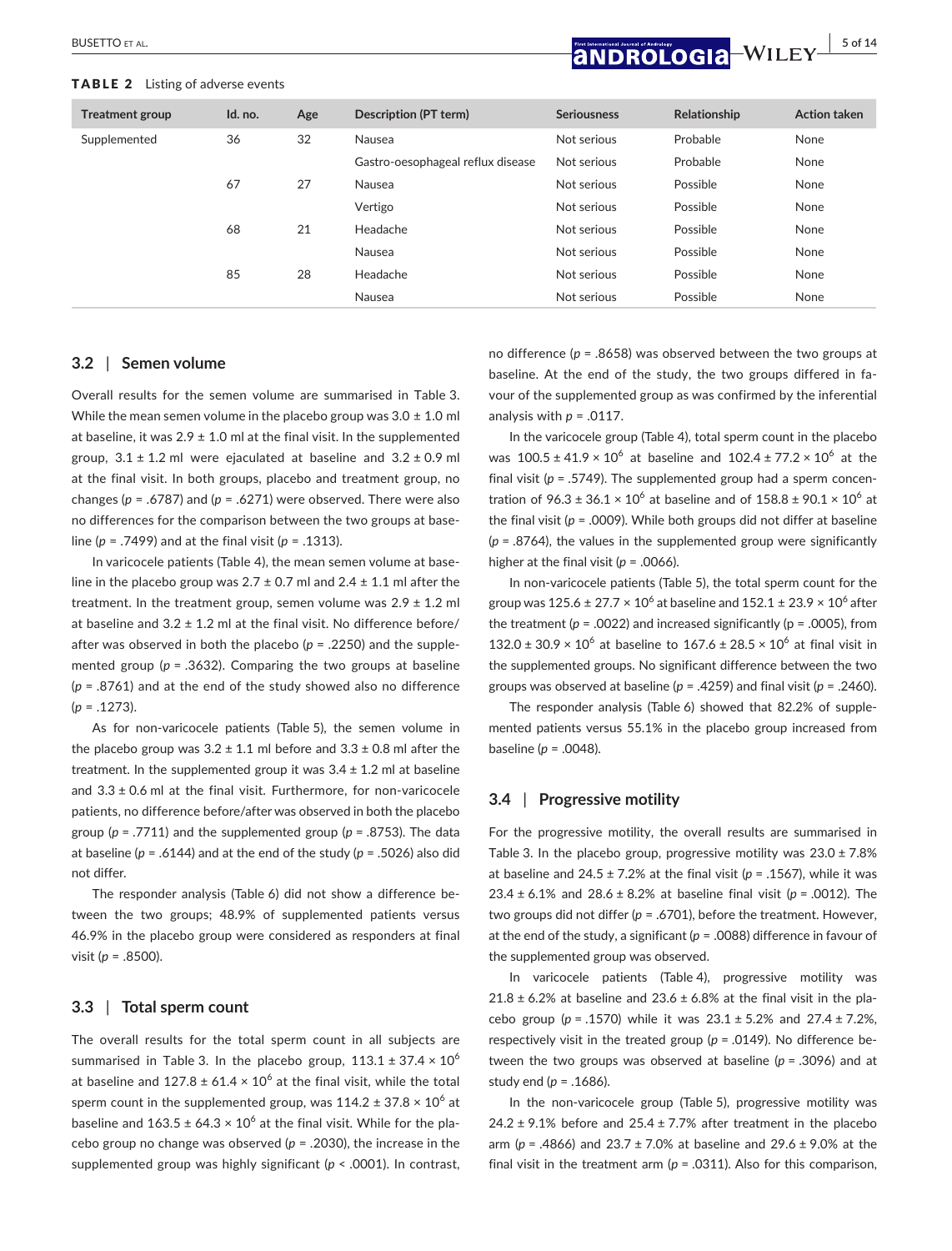**6 of 14 WILEY ANDROLOGIA** BUSETTO ET AL.

the test was not statistically significant for both baseline (*p* = .8907) and final visit (*p* = .2040).

The responder analysis (Table 6) showed that 73.3% of supplemented patients responded to the treatment whereas it was only 51.0% in the placebo group (*p* = .0262).

## **3.5** | **Total motility**

The summary results for total motility are depicted in Table 3. In the placebo group, the means were  $32.6 \pm 9.2\%$  before and  $34.6 \pm 7.1\%$  after the treatment ( $p = .1483$ ). In the supplemented group, baseline and

|  | <b>TABLE 3</b> Sperm parameters. Absolute values of baseline and final |  |  |
|--|------------------------------------------------------------------------|--|--|
|--|------------------------------------------------------------------------|--|--|

| Parameter                                | Groups       | <b>Statistics</b>  | <b>Baseline</b>     | Final                     | p-Values<br>before/after** |
|------------------------------------------|--------------|--------------------|---------------------|---------------------------|----------------------------|
| Sperm concentration (10 <sup>6</sup> ml) | Placebo      | ${\sf N}$          | 52                  | 49                        |                            |
|                                          |              | Missing            | $\mathsf O$         | $\ensuremath{\mathsf{3}}$ |                            |
|                                          |              | Mean               | 41.4                | 43.7                      | .5244                      |
|                                          |              | Std. Deviation     | 17.9                | 13.6                      |                            |
|                                          |              | Median             | 38.3                | 44.0                      |                            |
|                                          |              | Range              | 11.0; 79.0          | 16.0; 79.0                |                            |
|                                          | Supplemented | ${\sf N}$          | 52                  | 45                        |                            |
|                                          |              | Missing            | $\mathsf O$         | $\overline{7}$            |                            |
|                                          |              | Mean               | 40.8                | 51.4                      | .0026                      |
|                                          |              | Std. Deviation     | 18.2                | 13.9                      |                            |
|                                          |              | Median             | 39.0                | 49.0                      |                            |
|                                          |              | Range              | 12.3; 77.0          | 28.0; 86.0                |                            |
|                                          |              | p-Values by visit* | .8453               | .0186                     |                            |
| Volume of ejaculate (ml)                 | Placebo      | ${\sf N}$          | 52                  | 49                        |                            |
|                                          |              | Missing            | $\mathsf{O}$        | 3                         |                            |
|                                          |              | Mean               | 3.0                 | 2.9                       | .6787                      |
|                                          |              | Std. Deviation     | 1.0                 | 1.0                       |                            |
|                                          |              | Median             | $2.8\,$             | 3.0                       |                            |
|                                          |              | Range              | 1.3; 6.3            | 1.1; 5.1                  |                            |
|                                          | Supplemented | ${\sf N}$          | 52                  | $45\,$                    |                            |
|                                          |              | Missing            | $\mathsf{O}$        | $\overline{7}$            |                            |
|                                          |              | Mean               | 3.1                 | 3.2                       | .6271                      |
|                                          |              | Std. Deviation     | $1.2\,$             | 0.9                       |                            |
|                                          |              | Median             | $2.8\,$             | 3.2                       |                            |
|                                          |              | Range              | 1.4; 6.0            | 1.1; 5.5                  |                            |
|                                          |              | p-Values by visit* | .7499               | .1313                     |                            |
| Total sperm count (10 <sup>6</sup> )     | Placebo      | ${\sf N}$          | 52                  | 49                        |                            |
|                                          |              | Missing            | $\mathsf{O}\xspace$ | 3                         |                            |
|                                          |              | Mean               | 113.1               | 127.8                     | .2030                      |
|                                          |              | Std. Deviation     | 37.4                | 61.4                      |                            |
|                                          |              | Median             | 107.6               | 136.7                     |                            |
|                                          |              | Range              | 30.0; 197.6         | 24.0; 270.0               |                            |
|                                          | Supplemented | ${\sf N}$          | 52                  | 45                        |                            |
|                                          |              | Missing            | $\mathsf{O}\xspace$ | $\overline{7}$            |                            |
|                                          |              | Mean               | 114.2               | 163.5                     | < .0001                    |
|                                          |              | Std. Deviation     | 37.8                | 64.3                      |                            |
|                                          |              | Median             | 112.1               | 158.4                     |                            |
|                                          |              | Range              | 43.2; 205.8         | 48.4; 369.6               |                            |
|                                          |              | p-Values by visit* | .8658               | .0117                     |                            |
|                                          |              |                    |                     |                           | (Continues)                |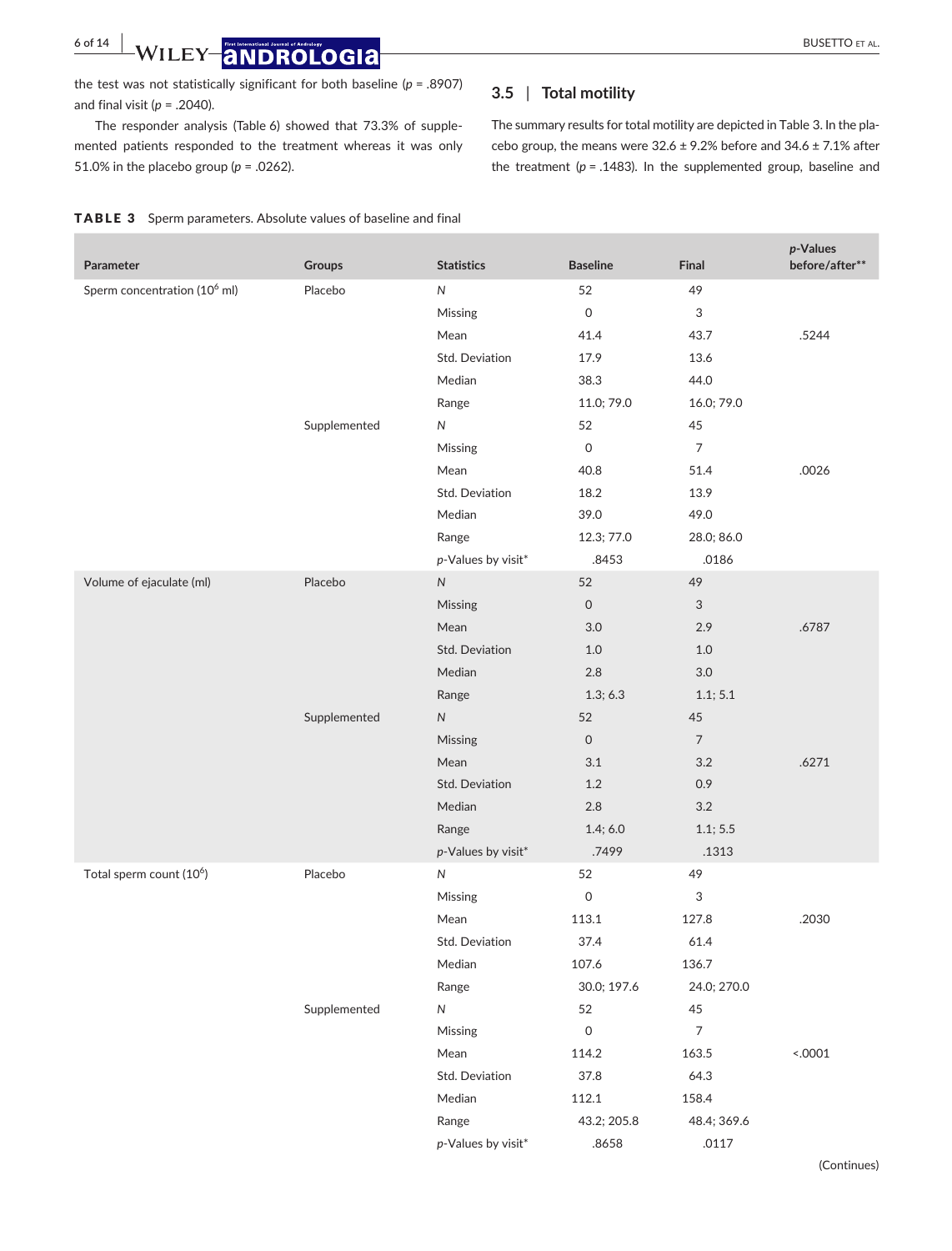## TABLE 3 (Continued)

| Parameter                    | <b>Groups</b> | <b>Statistics</b>  | <b>Baseline</b>     | Final                     | p-Values<br>before/after** |
|------------------------------|---------------|--------------------|---------------------|---------------------------|----------------------------|
| Progressive motility (%)     | Placebo       | ${\sf N}$          | 52                  | 49                        |                            |
|                              |               | Missing            | $\mathsf O$         | $\ensuremath{\mathsf{3}}$ |                            |
|                              |               | Mean               | 23.0                | 24.5                      | .1567                      |
|                              |               | Std. Deviation     | $7.8$               | $7.2\,$                   |                            |
|                              |               | Median             | 22.3                | 23.0                      |                            |
|                              |               | Range              | 5.9; 43.2           | 8.1;44.0                  |                            |
|                              | Supplemented  | ${\sf N}$          | 52                  | 45                        |                            |
|                              |               | Missing            | $\mathsf{O}\xspace$ | $\overline{7}$            |                            |
|                              |               | Mean               | 23.4                | 28.6                      | .0012                      |
|                              |               | Std. Deviation     | $6.1\,$             | 8.2                       |                            |
|                              |               | Median             | 23.2                | 27.0                      |                            |
|                              |               | Range              | 12.0; 40.0          | 15.0; 57.9                |                            |
|                              |               | p-Values by visit* | .6701               | .0088                     |                            |
| Total motility (%)           | Placebo       | $\mathsf{N}$       | 52                  | 49                        |                            |
|                              |               | Missing            | $\mathsf{O}$        | 3                         |                            |
|                              |               | Mean               | 32.6                | 34.6                      | .1483                      |
|                              |               | Std. Deviation     | 9.2                 | 7.1                       |                            |
|                              |               | Median             | 32.0                | 35.0                      |                            |
|                              |               | Range              | 8.0; 55.0           | 12.0; 49.2                |                            |
|                              | Supplemented  | $\mathsf{N}$       | 52                  | 45                        |                            |
|                              |               | Missing            | $\mathsf O$         | $\overline{7}$            |                            |
|                              |               | Mean               | 31.7                | 39.0                      | 0001                       |
|                              |               | Std. Deviation     | 8.2                 | 8.0                       |                            |
|                              |               | Median             | 31.3                | 37.5                      |                            |
|                              |               | Range              | 18.9; 48.0          | 29.0; 65.3                |                            |
|                              |               | p-Values by visit* | .5239               | .0120                     |                            |
| Sperm morphology-typical (%) | Placebo       | ${\sf N}$          | 52                  | 49                        |                            |
|                              |               | Missing            | $\mathsf{O}\xspace$ | 3                         |                            |
|                              |               | Mean               | 21.1                | 15.7                      | .0146                      |
|                              |               | Std. Deviation     | 16.2                | 9.4                       |                            |
|                              |               | Median             | 15.0                | $15.0\,$                  |                            |
|                              |               | Range              | 3.0; 59.0           | 3.0; 52.0                 |                            |
|                              | Supplemented  | ${\sf N}$          | 52                  | 44                        |                            |
|                              |               | Missing            | $\mathsf{O}\xspace$ | $\,8\,$                   |                            |
|                              |               | Mean               | 23.5                | 17.7                      | .0055                      |
|                              |               | Std. Deviation     | 14.6                | 15.2                      |                            |
|                              |               | Median             | 20.0                | $13.5\,$                  |                            |
|                              |               | Range              | 5.0; 64.0           | 3.0; 77.0                 |                            |
|                              |               | p-Values by visit* | .2062               | .3791                     |                            |

(Continues)

values obtained at the final visit differed significantly (*p* < .0001). While the two groups were balanced at baseline ( $p = .5239$ ), a significant ( $p =$ .0120) difference between the two groups at the end of the treatment was evident in favour of the supplemented group.

In varicocele patients (Table 4), total sperm motility in subjects who received the placebo did not change from baseline to the final visit (*p* = .1214). However, in the treated group, values increased from 31.5 ± 8.1% at baseline to 37.5 ± 7.1% after the treatment (*p* = .0065).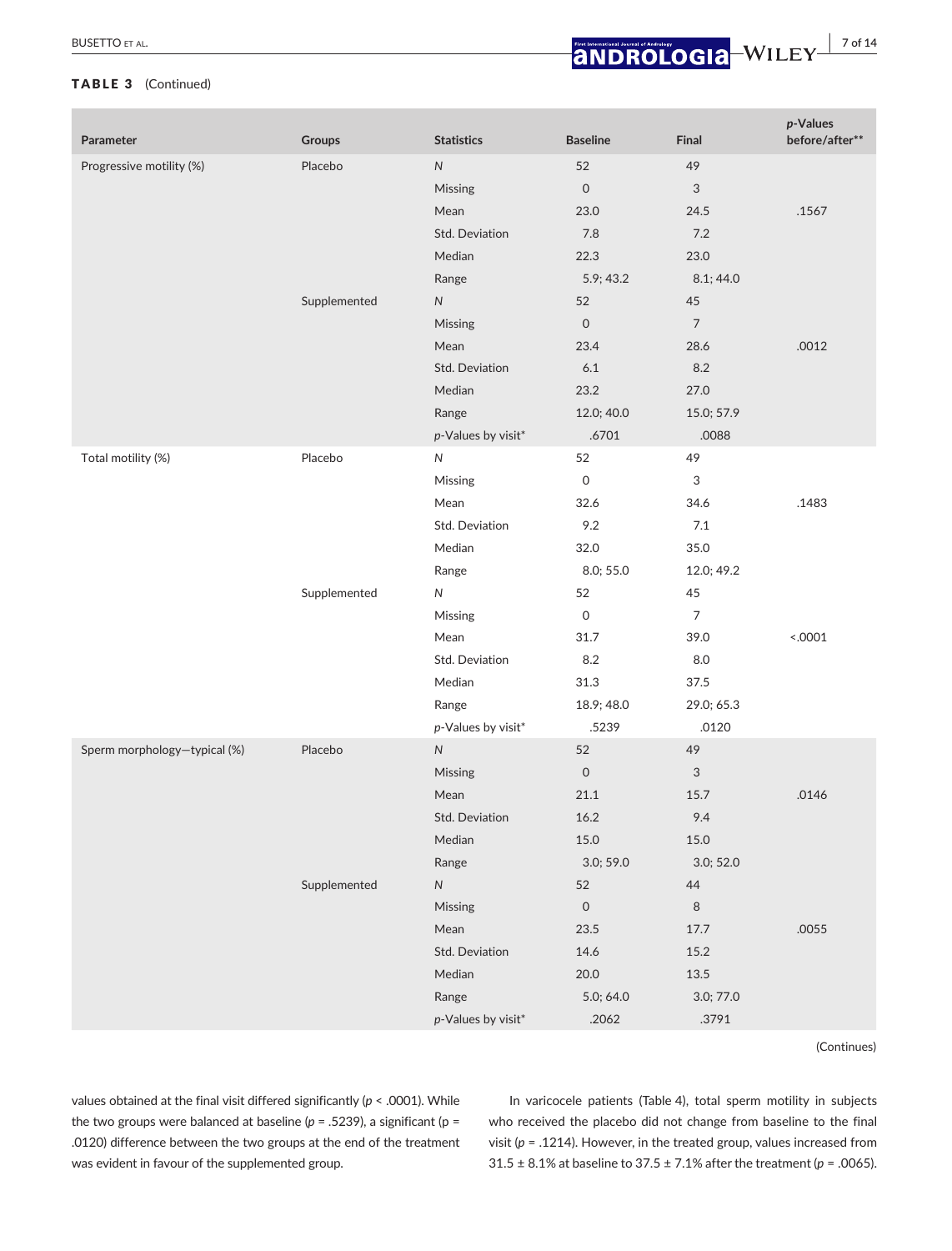### TABLE 3 (Continued)

| Parameter                     | Groups       | <b>Statistics</b>  | <b>Baseline</b> | Final       | $p$ -Values<br>before/after** |
|-------------------------------|--------------|--------------------|-----------------|-------------|-------------------------------|
| Sperm morphology-atypical (%) | Placebo      | ${\sf N}$          | 52              | 49          |                               |
|                               |              | <b>Missing</b>     | $\mathbf 0$     | 3           |                               |
|                               |              | Mean               | 78.9            | 84.1        | .0105                         |
|                               |              | Std. Deviation     | 15.4            | 9.3         |                               |
|                               |              | Median             | 82.5            | 85.0        |                               |
|                               |              | Range              | 41.0; 97.0      | 48.0; 97.0  |                               |
|                               | Supplemented | N                  | 52              | 45          |                               |
|                               |              | Missing            | $\mathbf 0$     | 7           |                               |
|                               |              | Mean               | 80.2            | 82.5        | .1310                         |
|                               |              | Std. Deviation     | 16.6            | 15.2        |                               |
|                               |              | Median             | 85.0            | 86.0        |                               |
|                               |              | Range              | 22.0; 96.0      | 23.0; 100.0 |                               |
|                               |              | p-Values by visit* | .5379           | .5081       |                               |

\*The *p*-values for the Baseline visit are derived from the comparison between the two groups with the Wilcoxon rank-sum test. The *p*-values for the final visit are derived from the ANCOVA on the ITT population.

\*\*The *p*-values before/after by treatment group are derived from the Wilcoxon signed rank test.

Yet, no difference was observed at baseline (*p* = .7836) and at the end of the study (*p* = .3164).

two in the placebo group (one non-varicocele and one varicocele). One spontaneous abortion was reported in the placebo arm.

As for the non-varicocele group (Table 5), total motility was  $33.9 \pm 10.2\%$  before and  $34.7 \pm 7.5\%$  after the treatment in the placebo group ( $p = .5604$ ) and  $31.8 \pm 8.4$ % and  $40.2 \pm 8.7$ % at baseline and final visit respectively, in the treated group (*p* = .0028). Both groups were balanced at baseline (*p* = .5396). However a statistical difference in favour of the supplemented group was evident (*p* = .0257).

The responder analysis (Table 6) showed that 68.9% of supplemented patients versus 53.1% in the placebo group increased from baseline (*p* = .1166).

### **3.6** | **Normal sperm morphology**

Analyzing sperm morphology (Table 3), results indicate that in the placebo group  $21.1 \pm 16.2$ % sperm at baseline and  $15.7 \pm 9.4$ % sperm after the treatment  $(p = .0146)$  has normal morphology. In the treatment group, normal sperm morphology was 23.5 ± 14.6% before and 17.7  $\pm$  15.2% after the ( $p = .0055$ ) treatment. No difference between the two groups was observed at baseline (*p* = .2062) and at study end (*p* = .3791).

Looking at atypical morphology (Table 3) the placebo group showed significantly ( $p = .0105$ ) higher values at the final visit, while baseline and final values in the supplemented group did not differ (*p* = .1310). Further, two groups did not differ at baseline (*p* = .5379) and at the end of study  $(p = .5081)$ .

## **3.7** | **Pregnancy rate**

Twelve pregnancies occurred during the follow-up time: 10 in the supplementation group (nine non-varicocele and one varicocele) and **4** | **DISCUSSION**

Male infertility is a medical condition and a relevant social problem that has a strong impact on well-being. From various studies, it has emerged that seminal oxidative stress and sperm DNA damage must be taken into account as critical factors in the aetiology of semen alterations and infertility (Saalu, 2010; Vessey et al., 2016).

When levels of free radicals, and in particular ROS, are increased and antioxidant levels are decreased, OS occurs (Agarwal, Roychoudhury, Bjugstad, & Chou, 2016). OS has negative effects on sperm quality parameters and was shown to impact the DNA carried by these specialised cells. Human mitochondrial DNA gene alterations were associated with many pathological conditions, and this damage per se is also a recognized cause of poor sperm quality. Thus, targeting OS is a strategy to increase fertility and spermatozoa number and quality (Agarwal et al., 2016).

Varicocele is associated with an increase in ROS production and seminal OS leading to sperm dysfunction. Mitochondria are a key source of ROS production especially when they are damaged or dysfunctional due to lack of proper substrates and cofactors. In addition, mitochondrial gene mutations can also affect the respiratory electron transfer chain. These DNA variants probably underlie mitochondrial dysfunction leading to impaired ATP synthesis and ultimately interfere with sperm motility and fertility status (Heidari et al., 2016).

Non-enzymatic antioxidants including vitamins (mainly vitamins A, B, C, E), glutathione as well as metabolic coenzymes such as pantothenic acid, Co Q10, carnitines (l-carnitine and acetyl-l-carnitine)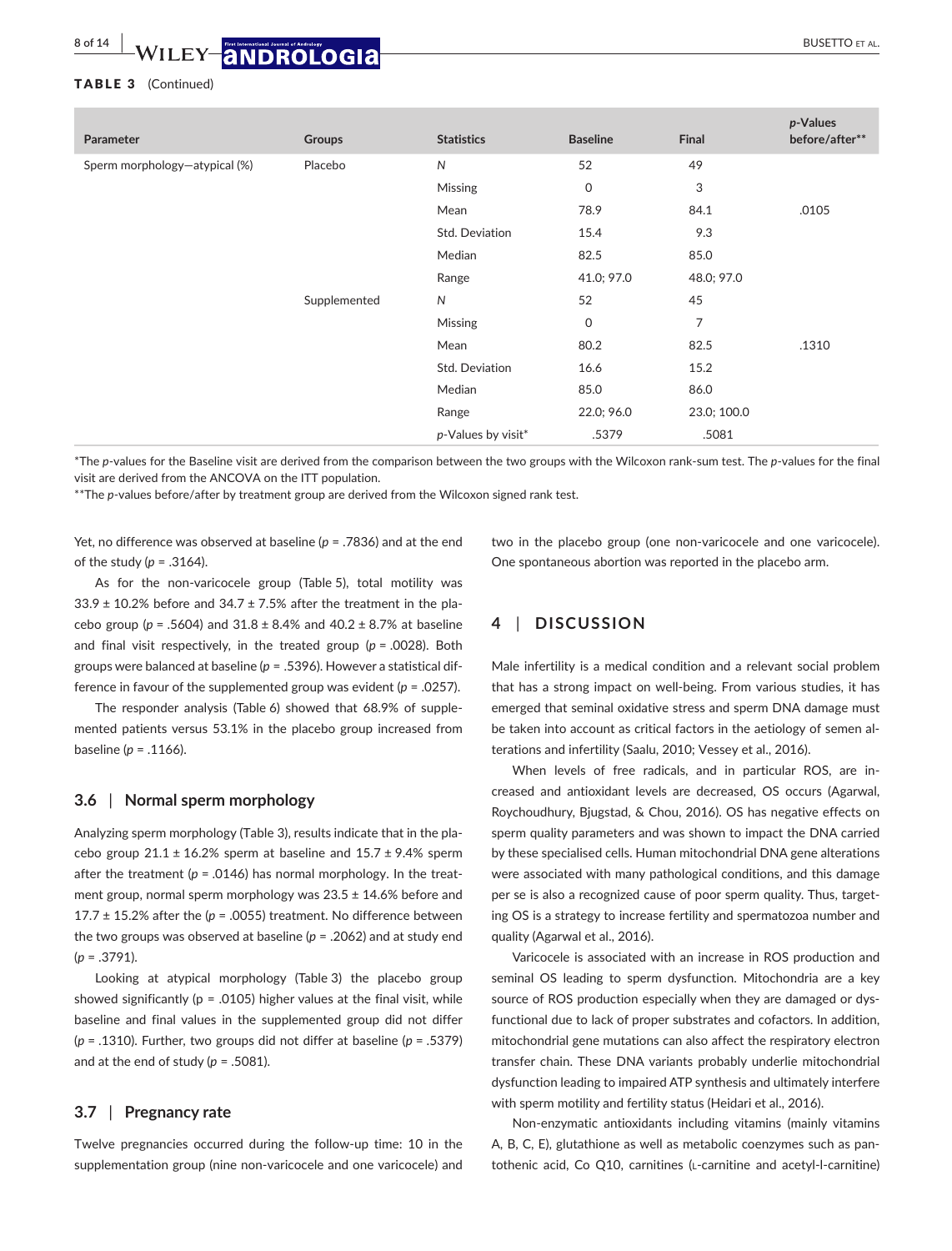**BUSETTO ET AL. 9 of 14**<br>**and Rollogia** Willey <sup>9</sup> of 14</sup>

and micronutrients (zinc, selenium, copper) are often deficient , hence causing a general diminution in the antioxidant status as well as mitochondrial dysfunction (Jeulin & Lewin, 1996; Virmani, Ali, Pinto, Zerelli, & Binienda, 2016). Nutrients such as zinc, folic acid, vitamin B12, L-carnitine and acetyl-L-carnitine are also associated with sperm production and maturation (Adams et al., 1998; Ebisch, Thomas, Peters, Braat, & Steegers-Theunissen, 2007; Jeulin & Lewin, 1996; Watanabe et al., 2003).

Studies demonstrate that using these substances has a beneficial effect on fertility, in particular on sperm quality and are therefore

| Parameter                                | Groups       | <b>Statistics</b>  | <b>Baseline</b>     | Final          | p-Values<br>before/after** |
|------------------------------------------|--------------|--------------------|---------------------|----------------|----------------------------|
| Sperm concentration (10 <sup>6</sup> ml) | Placebo      | N                  | 26                  | 24             |                            |
|                                          |              | Missing            | 0                   | 2              |                            |
|                                          |              | Mean               | 38.7                | 39.9           | .7572                      |
|                                          |              | Std. Deviation     | 18.1                | 17.2           |                            |
|                                          |              | Median             | 32.0                | 34.8           |                            |
|                                          |              | Range              | 17.5; 76.0          | 16.0; 79.0     |                            |
|                                          | Supplemented | $\mathsf{N}$       | 26                  | 21             |                            |
|                                          |              | Missing            | $\mathsf{O}\xspace$ | 5              |                            |
|                                          |              | Mean               | 38.5                | 50.2           | .0403                      |
|                                          |              | Std. Deviation     | 19.0                | 17.9           |                            |
|                                          |              | Median             | 32.5                | 45.0           |                            |
|                                          |              | Range              | 12.3; 76.0          | 28.0; 86.0     |                            |
|                                          |              | p-Values by visit* | .9708               | .1391          |                            |
| Volume of ejaculate (ml)                 | Placebo      | ${\sf N}$          | 26                  | 24             |                            |
|                                          |              | Missing            | $\mathsf{O}\xspace$ | $\overline{2}$ |                            |
|                                          |              | Mean               | 2.7                 | 2.4            | .2250                      |
|                                          |              | Std. Deviation     | 0.7                 | 1.1            |                            |
|                                          |              | Median             | 2.7                 | $2.2\,$        |                            |
|                                          |              | Range              | 1.3; 4.1            | 1.1; 5.0       |                            |
|                                          | Supplemented | ${\sf N}$          | 26                  | 21             |                            |
|                                          |              | Missing            | $\mathsf{O}\xspace$ | 5              |                            |
|                                          |              | Mean               | 2.9                 | 3.2            | .3632                      |
|                                          |              | Std. Deviation     | 1.2                 | 1.2            |                            |
|                                          |              | Median             | 2.6                 | 3.2            |                            |
|                                          |              | Range              | 1.4; 5.6            | 1.1; 5.5       |                            |
|                                          |              | p-Values by visit* | .8761               | .1273          |                            |
| Total sperm count (10 <sup>6</sup> )     | Placebo      | ${\sf N}$          | 26                  | 24             |                            |
|                                          |              | Missing            | 0                   | $\overline{2}$ |                            |
|                                          |              | Mean               | 100.5               | 102.4          | .5749                      |
|                                          |              | Std. Deviation     | 41.9                | 77.2           |                            |
|                                          |              | Median             | 94.9                | 77.7           |                            |
|                                          |              | Range              | 30.0; 197.6         | 24.0; 270.0    |                            |
|                                          | Supplemented | ${\sf N}$          | 26                  | 21             |                            |
|                                          |              | Missing            | $\mathsf{O}\xspace$ | 5              |                            |
|                                          |              | Mean               | 96.3                | 158.8          | .0009                      |
|                                          |              | Std. Deviation     | 36.1                | 90.1           |                            |
|                                          |              | Median             | 96.1                | 126.0          |                            |
|                                          |              | Range              | 43.2; 190.6         | 48.4; 369.6    |                            |
|                                          |              | p-Values by visit* | .8764               | .0066          |                            |

TABLE 4 Sperm parameters. Patients with varicocele. Absolute values of baseline and final visits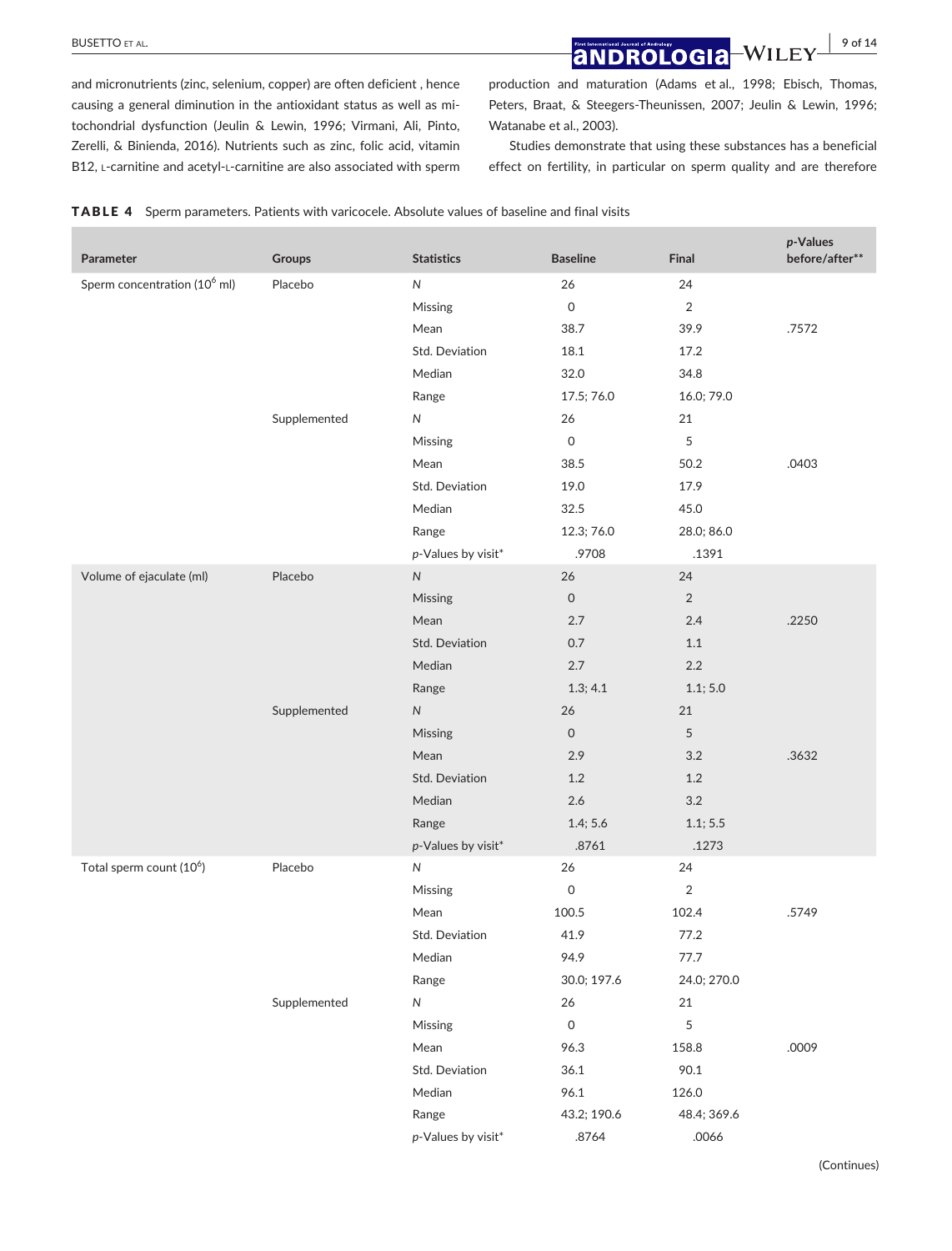## **10 of 14 WILEY ANDROLOGIA**

### TABLE 4 (Continued)

| Parameter                | Groups       | <b>Statistics</b>     | <b>Baseline</b>     | Final          | p-Values<br>before/after** |
|--------------------------|--------------|-----------------------|---------------------|----------------|----------------------------|
| Progressive motility (%) | Placebo      | ${\sf N}$             | 26                  | 24             |                            |
|                          |              | Missing               | $\mathsf{O}\xspace$ | $\overline{2}$ |                            |
|                          |              | Mean                  | 21.8                | 23.6           | .1570                      |
|                          |              | Std. Deviation        | 6.2                 | 6.8            |                            |
|                          |              | Median                | 22.3                | 22.0           |                            |
|                          |              | Range                 | 10.0; 40.0          | 15.0; 44.0     |                            |
|                          | Supplemented | ${\sf N}$             | 26                  | 21             |                            |
|                          |              | Missing               | $\mathsf{O}\xspace$ | 5              |                            |
|                          |              | Mean                  | 23.1                | 27.4           | .0149                      |
|                          |              | <b>Std. Deviation</b> | 5.2                 | 7.2            |                            |
|                          |              | Median                | 23.4                | 27.0           |                            |
|                          |              | Range                 | 13.0; 33.3          | 15.0; 41.7     |                            |
|                          |              | p-Values by visit*    | .3096               | .1686          |                            |
| Total motility (%)       | Placebo      | $\mathsf{N}$          | 26                  | 24             |                            |
|                          |              | Missing               | $\mathsf{O}\xspace$ | $\sqrt{2}$     |                            |
|                          |              | Mean                  | 31.3                | 34.5           | .1214                      |
|                          |              | Std. Deviation        | 8.2                 | 6.9            |                            |
|                          |              | Median                | 31.5                | 35.0           |                            |
|                          |              | Range                 | 8.0; 45.0           | 18.0; 49.0     |                            |
|                          | Supplemented | ${\sf N}$             | 26                  | 21             |                            |
|                          |              | Missing               | $\mathsf{O}\xspace$ | 5              |                            |
|                          |              | Mean                  | 31.5                | 37.5           | .0065                      |
|                          |              | Std. Deviation        | 8.1                 | 7.1            |                            |
|                          |              | Median                | 30.4                | 36.0           |                            |
|                          |              | Range                 | 21.0; 46.7          | 29.0; 55.0     |                            |
|                          |              | p-Values by visit*    | .7836               | .3164          |                            |

\*The *p*-values for the Baseline visit are derived from the comparison between the actual baseline values of the two groups with the Wilcoxon rank-sum test. The *p*-values for the final visit are derived from the comparison on the differences before/after between the two groups with the Wilcoxon rank-sum test. \*\*The *p*-values before/after by treatment group are derived from the Wilcoxon signed rank test.

recommended as potentially effective therapy for the treatment of male infertility (Walczak-Jedrzejowska, Wolski, & Slowikowska-Hilczer, 2013).

L-Carnitine together with acetyl-L-carnitine is a safe treatment commonly used because of their capacity in improving sperm quality and pregnancy rate in males suffering from astheno-teratozoospermia (Wang et al., 2010). Selenium is essential for testis development, spermatogenesis and final sperm quality. It acts via a positive antioxidant action through glutathione peroxidase enzymes (Moslemi & Tavanbakhsh, 2011). Both vitamin E and zinc play a role in antioxidant balance regulation and are able to improve sperm concentration, percentage of progressively motile sperm and consequently pregnancy rate (Ajina, Sallem, Haouas, & Mehdi, 2016; Chen et al., 2012). Coenzyme Q10 levels show a significant correlation with sperm count and with sperm motility (Festa et al., 2014; Mancini et al., 1994). Administration of coenzyme Q10 to men with idiopathic asthenozoospermia results in an increase in sperm motility (Balercia et al., 2004).

The real association between varicocele and fertility status is still not completely clarified, but a recent meta-analysis showed a significant improvement in semen parameters in patients after varicocelectomy (Agarwal et al., 2007). Furthermore, after surgical treatment, a reversal in the sperm DNA damage was evidenced (Zini & Dohle, 2011). Gual-Frau et al. (2015) confirmed a beneficial effect of antioxidant compounds in patients suffering from grade I varicocele. In their study, patients showed an average relative reduction of 22.1% in sperm DNA fragmentation (*p* = .02) with 31.3% fewer highly degraded sperm cells (*p* = .07). The total number of sperm was also significantly increased after 3 months of treatment. Another recent trial conducted on patients with high-grade varicocele, and randomised for surgical treatment or l-carnitine supplementation, reported good results in all sperm parameters: motility changed from 21.7% to 35.4% (vs. 33.9%–47.5% in l-carnitine group), normal sperm morphology changed from 46.3% to 60% (vs. 56.6%–69.7% in the l-carnitine group) and seminal volume changed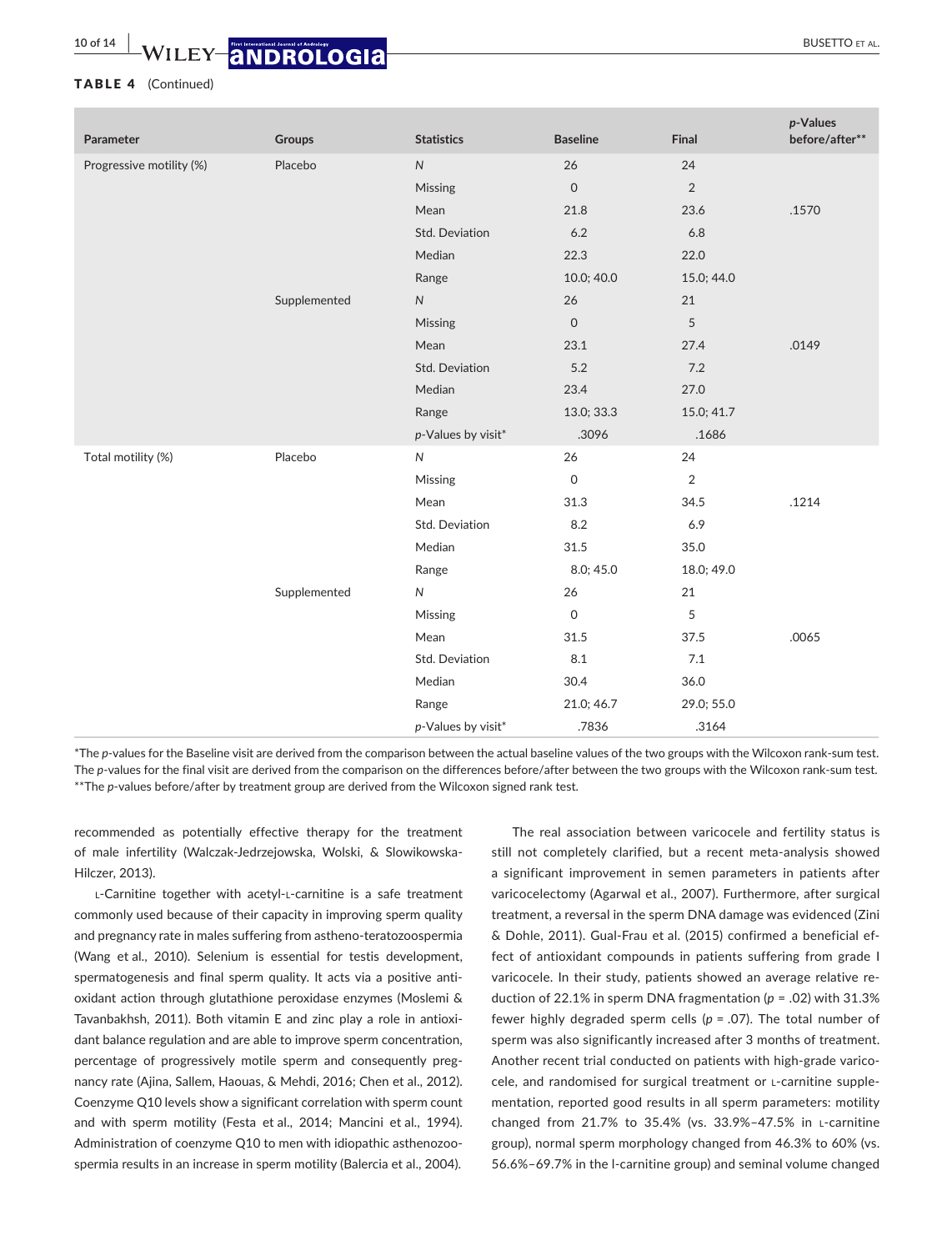# **BUSETTO ET AL. 11 of 14**<br>**and Rologia** Willey 11 of 14

from 3.5 to 4.2 ml (vs. 2.9-4.3 ml in the L-carnitine group). The authors concluded that supplementary treatment was as effective as varicocelectomy in improving semen parameters and can therefore be used as an alternative to surgery (Sofimajidpour, Ghaderi, & Ganji, 2016).

Lastly, in a Cochrane analysis, men taking oral dietary supplementation for infertility were able to obtain better live birth rates in couples undergoing assisted reproductive techniques (Showell et al., 2014).

Comparing the effectiveness of varicocelectomy and medical therapy to treat these cases of infertility is difficult, and trials are

|  |  |  | TABLE 5 Sperm parameters. Patients without varicocele. Absolute values of baseline and final visits |  |  |
|--|--|--|-----------------------------------------------------------------------------------------------------|--|--|
|--|--|--|-----------------------------------------------------------------------------------------------------|--|--|

| Parameter                                | Groups       | <b>Statistics</b>     | <b>Baseline</b>     | Final          | p-Values<br>before/after** |
|------------------------------------------|--------------|-----------------------|---------------------|----------------|----------------------------|
| Sperm concentration (10 <sup>6</sup> ml) | Placebo      | ${\sf N}$             | 26                  | 25             |                            |
|                                          |              | Missing               | $\mathsf{O}\xspace$ | $\mathbf{1}$   |                            |
|                                          |              | Mean                  | 44.1                | 47.2           | .5318                      |
|                                          |              | Std. Deviation        | 17.5                | 7.8            |                            |
|                                          |              | Median                | 42.3                | 48.5           |                            |
|                                          |              | Range                 | 11.0; 79.0          | 30.0; 65.0     |                            |
|                                          | Supplemented | ${\sf N}$             | 26                  | 24             |                            |
|                                          |              | Missing               | $\mathsf{O}\xspace$ | $\sqrt{2}$     |                            |
|                                          |              | Mean                  | 43.2                | 52.5           | .0354                      |
|                                          |              | Std. Deviation        | 17.3                | 9.4            |                            |
|                                          |              | Median                | 42.4                | 50.5           |                            |
|                                          |              | Range                 | 19.0; 77.0          | 37.7; 78.0     |                            |
|                                          |              | p-Values by visit*    | .8048               | .2460          |                            |
| Volume of ejaculate(ml)                  | Placebo      | ${\sf N}$             | 26                  | 25             |                            |
|                                          |              | Missing               | $\mathsf{O}\xspace$ | $\mathbf{1}$   |                            |
|                                          |              | Mean                  | 3.2                 | 3.3            | .7711                      |
|                                          |              | <b>Std. Deviation</b> | 1.1                 | 0.8            |                            |
|                                          |              | Median                | $3.0\,$             | 3.1            |                            |
|                                          |              | Range                 | 1.5; 6.3            | 2.0; 5.1       |                            |
|                                          | Supplemented | ${\sf N}$             | 26                  | 24             |                            |
|                                          |              | Missing               | $\mathsf{O}\xspace$ | $\overline{2}$ |                            |
|                                          |              | Mean                  | 3.4                 | 3.3            | .8753                      |
|                                          |              | Std. Deviation        | 1.2                 | 0.6            |                            |
|                                          |              | Median                | 3.3                 | 3.2            |                            |
|                                          |              | Range                 | 1.9; 6.0            | 2.0; 4.5       |                            |
|                                          |              | p-Values by visit*    | .6144               | .5026          |                            |
| Total sperm count (10 <sup>6</sup> )     | Placebo      | ${\sf N}$             | 26                  | 25             |                            |
|                                          |              | Missing               | $\mathsf{O}\xspace$ | $\mathbf 1$    |                            |
|                                          |              | Mean                  | 125.6               | 152.1          | .0022                      |
|                                          |              | Std. Deviation        | 27.7                | 23.9           |                            |
|                                          |              | Median                | 118.0               | 154.0          |                            |
|                                          |              | Range                 | 69.3; 178.6         | 107.5; 200.9   |                            |
|                                          | Supplemented | ${\sf N}$             | 26                  | 24             |                            |
|                                          |              | Missing               | $\mathsf{O}\xspace$ | $\sqrt{2}$     |                            |
|                                          |              | Mean                  | 132.0               | 167.6          | .0005                      |
|                                          |              | Std. Deviation        | 30.9                | 28.5           |                            |
|                                          |              | Median                | 132.2               | 163.8          |                            |
|                                          |              | Range                 | 68.4; 205.8         | 107.5; 220.8   |                            |
|                                          |              | p-Values by visit*    | .4259               | .2460          |                            |
|                                          |              |                       |                     |                | (Continues)                |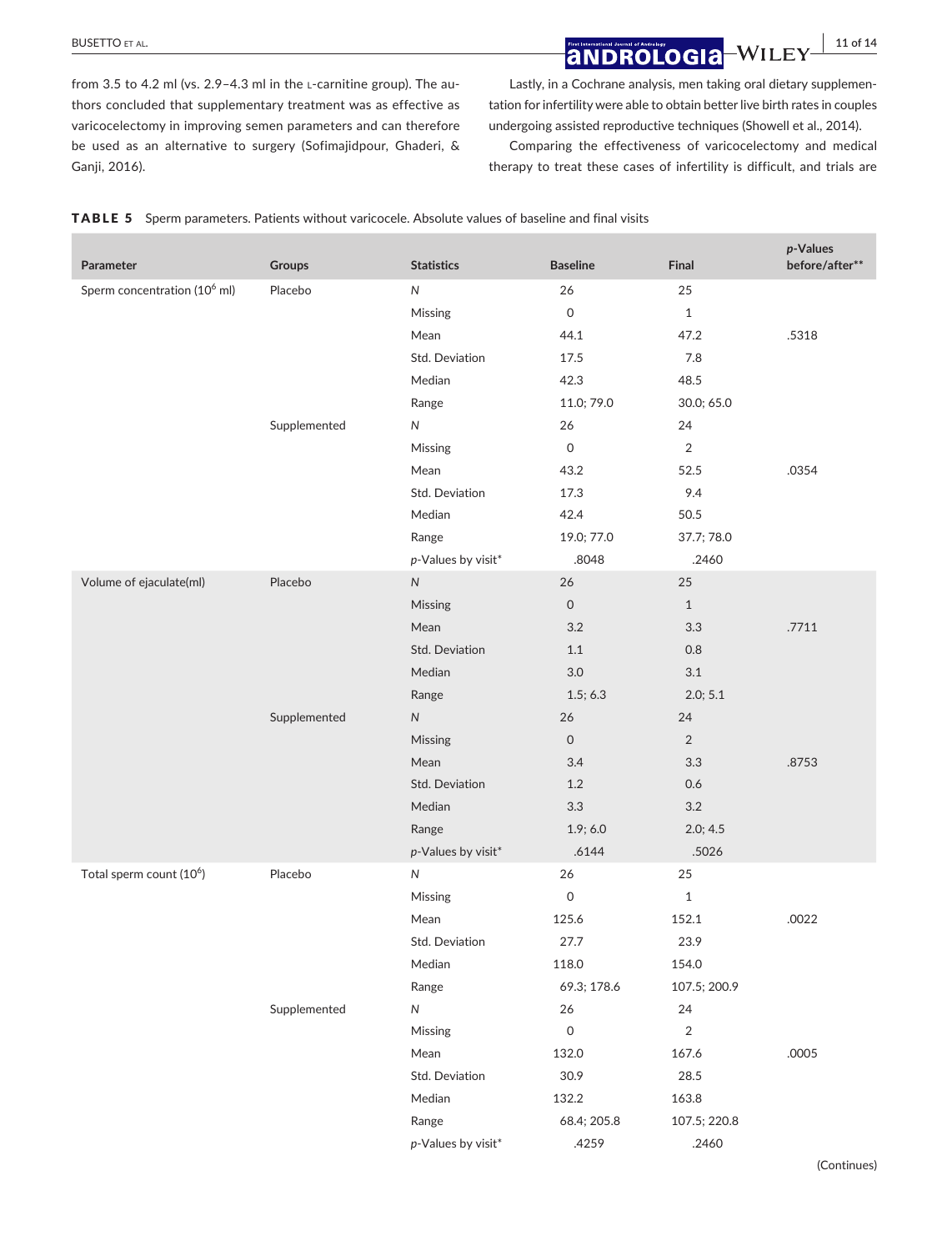## **12 of 14 WILEY-ANDROLOGIA**

### TABLE 5 (Continued)

| Parameter                | Groups       | <b>Statistics</b>  | <b>Baseline</b>     | Final          | p-Values<br>before/after** |
|--------------------------|--------------|--------------------|---------------------|----------------|----------------------------|
| Progressive motility (%) | Placebo      | ${\sf N}$          | 26                  | 25             |                            |
|                          |              | Missing            | $\mathsf O$         | $\mathbf{1}$   |                            |
|                          |              | Mean               | 24.2                | 25.4           | .4866                      |
|                          |              | Std. Deviation     | 9.1                 | 7.7            |                            |
|                          |              | Median             | 23.9                | 25.0           |                            |
|                          |              | Range              | 5.9; 43.2           | 8.1;40.0       |                            |
|                          | Supplemented | ${\sf N}$          | 26                  | 24             |                            |
|                          |              | Missing            | $\mathsf O$         | $\overline{2}$ |                            |
|                          |              | Mean               | 23.7                | 29.6           | .0311                      |
|                          |              | Std. Deviation     | 7.0                 | 9.0            |                            |
|                          |              | Median             | 23.2                | 27.5           |                            |
|                          |              | Range              | 12.0; 40.0          | 15.0; 57.9     |                            |
|                          |              | p-Values by visit* | .8907               | .2040          |                            |
| Total motility (%)       | Placebo      | ${\sf N}$          | 26                  | 25             |                            |
|                          |              | Missing            | $\mathsf{O}\xspace$ | $\mathbf{1}$   |                            |
|                          |              | Mean               | 33.9                | 34.7           | .5604                      |
|                          |              | Std. Deviation     | 10.2                | 7.5            |                            |
|                          |              | Median             | 32.0                | 35.0           |                            |
|                          |              | Range              | 15.5; 55.0          | 12.0; 49.2     |                            |
|                          | Supplemented | ${\sf N}$          | 26                  | 24             |                            |
|                          |              | Missing            | $\mathsf O$         | $\overline{2}$ |                            |
|                          |              | Mean               | 31.8                | 40.2           | .0028                      |
|                          |              | Std. Deviation     | 8.4                 | 8.7            |                            |
|                          |              | Median             | 31.4                | 37.8           |                            |
|                          |              | Range              | 18.9; 48.0          | 29.0; 65.3     |                            |
|                          |              | p-Values by visit* | .5396               | .0257          |                            |

\*The *p*-values for the Baseline visit are derived from the comparison between the actual baseline values of the two groups with the Wilcoxon rank-sum test. The *p*-values for the final visit are derived from the comparison on the differences before/after between the two groups with the Wilcoxon rank-sum test. \*\*The *p*-values before/after by treatment group are derived from the Wilcoxon signed rank test.

limited by small case studies and non-randomisation. There is only one report with a direct comparison between l-carnitine and varicocelectomy in patients with grade II/III varicocele. The authors describe a statistically significant improvement in sperm count, motility and morphology after treatment, and results are not different between different treatment methods. The main limitations of the study are the inclusion criteria, small sample size. In addition, this study is not a randomized, double-blind placebo-controlled (DBPC) study (Sofimajidpour et al., 2016).

Our trial evaluated the utilisation of a combination of metabolic substances, antioxidants and micronutrients to improve sperm parameters. For a better understanding of the action of the supplementation, we applied a DBPC system and very specific inclusion and exclusion criteria. Furthermore, in consideration of the still not clear effect of varicocele on male fertility, we divided our cohort into infertile varicocele patients and idiopathic infertile non-varicocele patients. At the end of the trial, we observed a marked increase in

sperm count and concentration together with increases in motility, progressive motility and morphology. All differences between treatment and placebo groups were statistically significant in both varicocele and non-varicocele patients. A small difference (not statistically significant) was also observed in the semen volume in favour of the experimental group. In general, differences were more evident in those patients suffering from varicocele, which can probably be explained with the major OS and ROS-mediated damage that is usually associated with this condition. Unfortunately, at the moment, it is not possible to conclude whether the medical treatment is inferior or superior to varicocelectomy in those men with varicocele. Affirmation whether or not oral supplementation can replace surgery has yet to be properly established. Nevertheless, it is important to take into consideration that the role of oral supplements in clinical practice in the two groups is completely different, and one could possibly rather speak about an association between surgery and oral supplementation be more appropriate.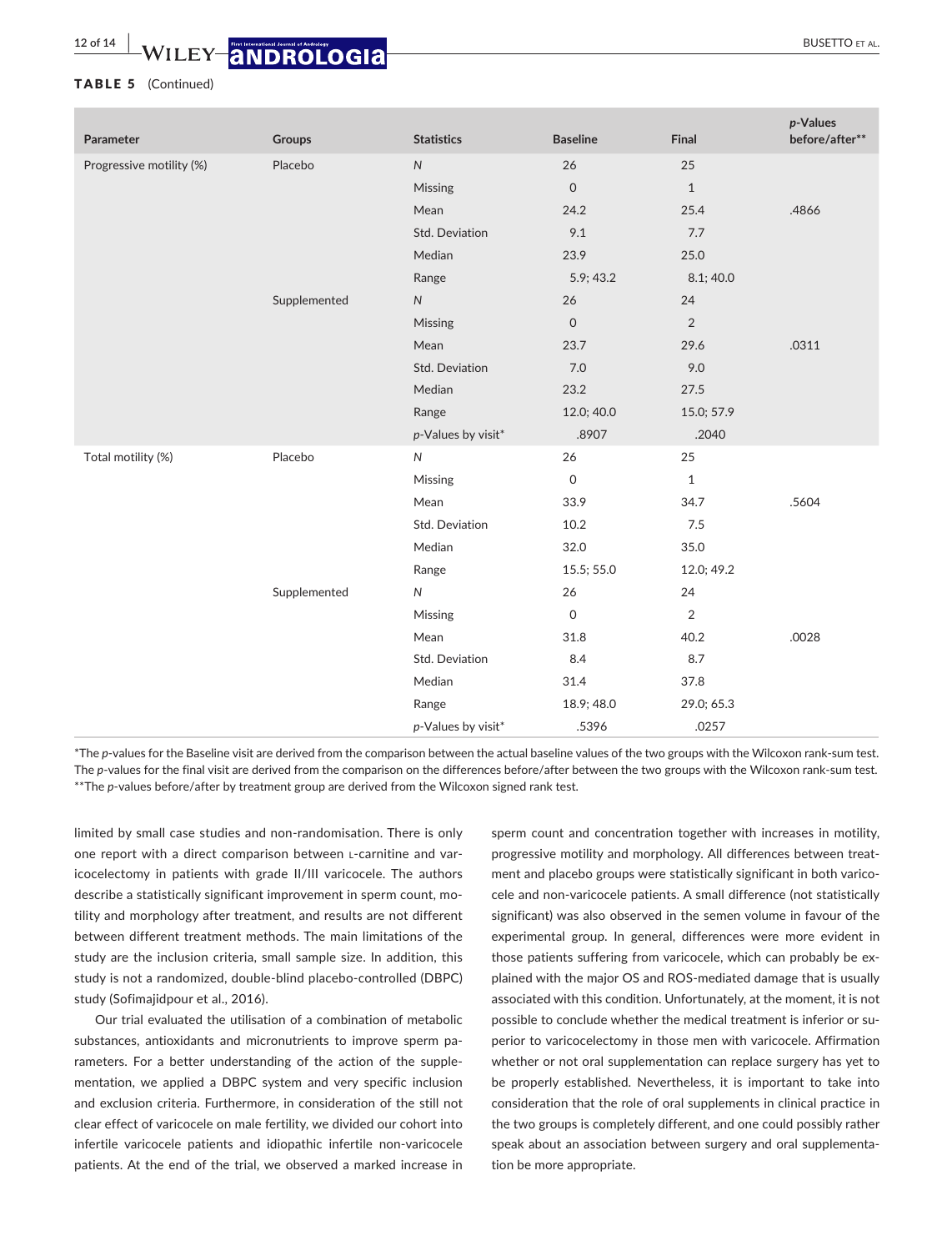### TABLE 6 Responder analysis

# **|** BUSETTO et al. **13 of 14**

|                                            | Placebo        |                   | Supplemented   |                   |          |
|--------------------------------------------|----------------|-------------------|----------------|-------------------|----------|
| Parameter                                  | Non responders | <b>Responders</b> | Non responders | <b>Responders</b> | p-Values |
| Sperm concentration<br>$(10^6 \text{ ml})$ | 24 (49.0%)     | 25 (51.0%)        | 12 (26.7%)     | 33 (73.3%)        | .0262    |
| W varicocele                               | 12 (50.0%)     | 12 (50.0%)        | 6(28.6%)       | 15 (71.4%)        | .1432    |
| W/O varicocele                             | 12 (48.0%)     | 13 (52.0%)        | 6(25.0%)       | 18 (75.0%)        | .0950    |
| Volume of ejaculate (ml)                   | 26 (53.1%)     | 23 (46.9%)        | 23 (51.1%)     | 22 (48.9%)        | .8500    |
| W varicocele                               | 16 (66.7%)     | 8 (33.3%)         | 9(42.9%)       | 12 (57.1%)        | .1088    |
| W/O varicocele                             | 10 (40.0%)     | 15 (60.0%)        | 14 (58.3%)     | 10 (41.7%)        | .1994    |
| Total sperm count (10 <sup>6</sup> )       | 22 (44.9%)     | 27 (55.1%)        | 8 (17.8%)      | 37 (82.2%)        | .0048    |
| W varicocele                               | 15 (62.5%)     | 9(37.5%)          | $4(19.0\%)$    | 17 (81.0%)        | .0032    |
| W/O varicocele                             | 7 (28.0%)      | 18 (72.0%)        | 4(16.7%)       | 20 (83.3%)        | .3419    |
| Progressive motility (%)                   | 24 (49.0%)     | 25 (51.0%)        | 12 (26.7%)     | 33 (73.3%)        | .0262    |
| W varicocele                               | 12 (50.0%)     | 12 (50.0%)        | 5(23.8%)       | 16 (76.2%)        | .0706    |
| W/O varicocele                             | 12 (48.0%)     | 13 (52.0%)        | 7(29.2%)       | 17 (70.8%)        | .1762    |
| Total motility (%)                         | 23 (46.9%)     | 26 (53.1%)        | 14 (31.1%)     | 31 (68.9%)        | .1166    |
| W varicocele                               | 11 (45.8%)     | 13 (54.2%)        | 7(33.3%)       | 14 (66.7%)        | .3932    |
| W/O varicocele                             | 12 (48.0%)     | 13 (52.0%)        | 7(29.2%)       | 17 (70.8%)        | .1762    |

Although pregnancy rate was not an endpoint of the study, it is interesting to note that of the 12 pregnancies that occurred during the follow-up time, 10 were reported in the supplementation group.

The safety of the formulation was assured by its composition, and tolerability was confirmed by the almost total absence of adverse effects during the treatment. We did not compare the effect of this treatment with surgical treatment of varicocele, and we did not evaluate DNA fragmentation and the levels of ROS. Furthermore, latest evidences revealed that evaluating OS can be a diagnostic tool in predicting the best responders to supplementation (Vessey et al., 2016). Oxidative stress is a cause of male infertility with significant negative effect on semen parameters, and varicocele is not only causing OS, but also an additional cause of poor sperm quality. The use of carnitines and other functional substances can form part of an efficacious strategy to manage and treat male infertility in both non-varicocele and varicocele subjects. Indeed, we plan future studies to examine the role of energy metabolism, OS and ROS in particular to gain a better understanding of underlying mechanisms and thereby to determine the best strategies for male infertility treatment.

## **ORCID**

*G. M. Busett[o](http://orcid.org/0000-0002-7291-0316)* <http://orcid.org/0000-0002-7291-0316> *A. Agarwal* <http://orcid.org/0000-0003-0585-1026> *E. De Berardinis* <https://orcid.org/0000-0003-1498-2810>

### **REFERENCES**

Adams, S. H., Esser, V., Brown, N. F., Ing, N. H., Johnson, L., Foster, D. W., & McGarry, J. D. (1998). Expression and possible role of muscle-type

carnitine palmitoyltransferase I during sperm development in the rat. *Biology of Reproduction*, *59*(6), 1399–1405. [https://doi.org/10.1095/](https://doi.org/10.1095/biolreprod59.6.1399) [biolreprod59.6.1399](https://doi.org/10.1095/biolreprod59.6.1399)

- Agarwal, A., Deepinder, F., Cocuzza, M., Agarwal, R., Short, R. A., Sabanegh, E., & Marmar, J. L. (2007). Efficacy of varicocelectomy in improving semen parameters: New meta-analytical approach. *Urology*, *70*(3), 532–538.<https://doi.org/10.1016/j.urology.2007.04.011>
- Agarwal, A., Hamada, A., & Esteves, S. C. (2012). Insight into oxidative stress in varicocele-associated male infertility: Part 1. *Nature Reviews Urology*, *9*, 678–690. [https://doi.org/10.1038/](https://doi.org/10.1038/nrurol.2012.197) [nrurol.2012.197](https://doi.org/10.1038/nrurol.2012.197)
- Agarwal, A., Mulgund, A., Alshahrani, S., Assidi, M., Abuzenadah, A. M., Sharma, R., & Sabanegh, E. (2014). Reactive oxygen species and sperm DNA damage in infertile men presenting with low level leukocytospermia. *Reproductive Biology and Endocrinology*, *12*, 126. [https://doi.](https://doi.org/10.1186/1477-7827-12-126) [org/10.1186/1477-7827-12-126](https://doi.org/10.1186/1477-7827-12-126)
- Agarwal, A., Roychoudhury, S., Bjugstad, K. B., & Chou, C. L. (2016). Oxidation-reduction potential of semen: What is its role in the treatment of male infertility? *Therapeutic Advances in Urology*, *8*(5), 302– 318. <https://doi.org/10.1177/1756287216652779>
- Agarwal, A., & Said, T. M. (2004). Carnitines and male infertility. *Reproductive Biomedicine Online*, *8*(4), 376–384. [https://doi.org/10.1016/](https://doi.org/10.1016/S1472-6483(10)60920-0) [S1472-6483\(10\)60920-0](https://doi.org/10.1016/S1472-6483(10)60920-0)
- Ajina, T., Sallem, A., Haouas, Z., & Mehdi, M. (2016). Total antioxidant status and lipid peroxidation with and without in vitro zinc supplementation in infertile men. *Andrologia*, *49*, e127.
- Amaral, A., Lourenço, B., Marques, M., & Ramalho-Santos, J. (2013). Mitochondria functionality and sperm quality. *Reproduction*, *146*(5), R163–R174.<https://doi.org/10.1530/REP-13-0178>
- Balercia, G., Mosca, F., Mantero, F., Boscaro, M., Mancini, A., Ricciardo-Lamonica, G., & Littaru, G. P. (2004). Coenzyme Q(10) supplementation in infertile men with idiopathic asthenozoospermia: An open, uncontrolled pilot study. *Fertility and Sterility*, *81*(1), 93–98. [https://doi.](https://doi.org/10.1016/j.fertnstert.2003.05.009) [org/10.1016/j.fertnstert.2003.05.009](https://doi.org/10.1016/j.fertnstert.2003.05.009)
- Balercia, G., Regoli, F., Armeni, T., Koverech, A., Mantero, F., & Boscaro, M. (2005). Placebo-controlled double blind randomized trial on the use of lcarnitine, l-acetylcarnitine or combined l-carnitine and l-acetylcarnitine